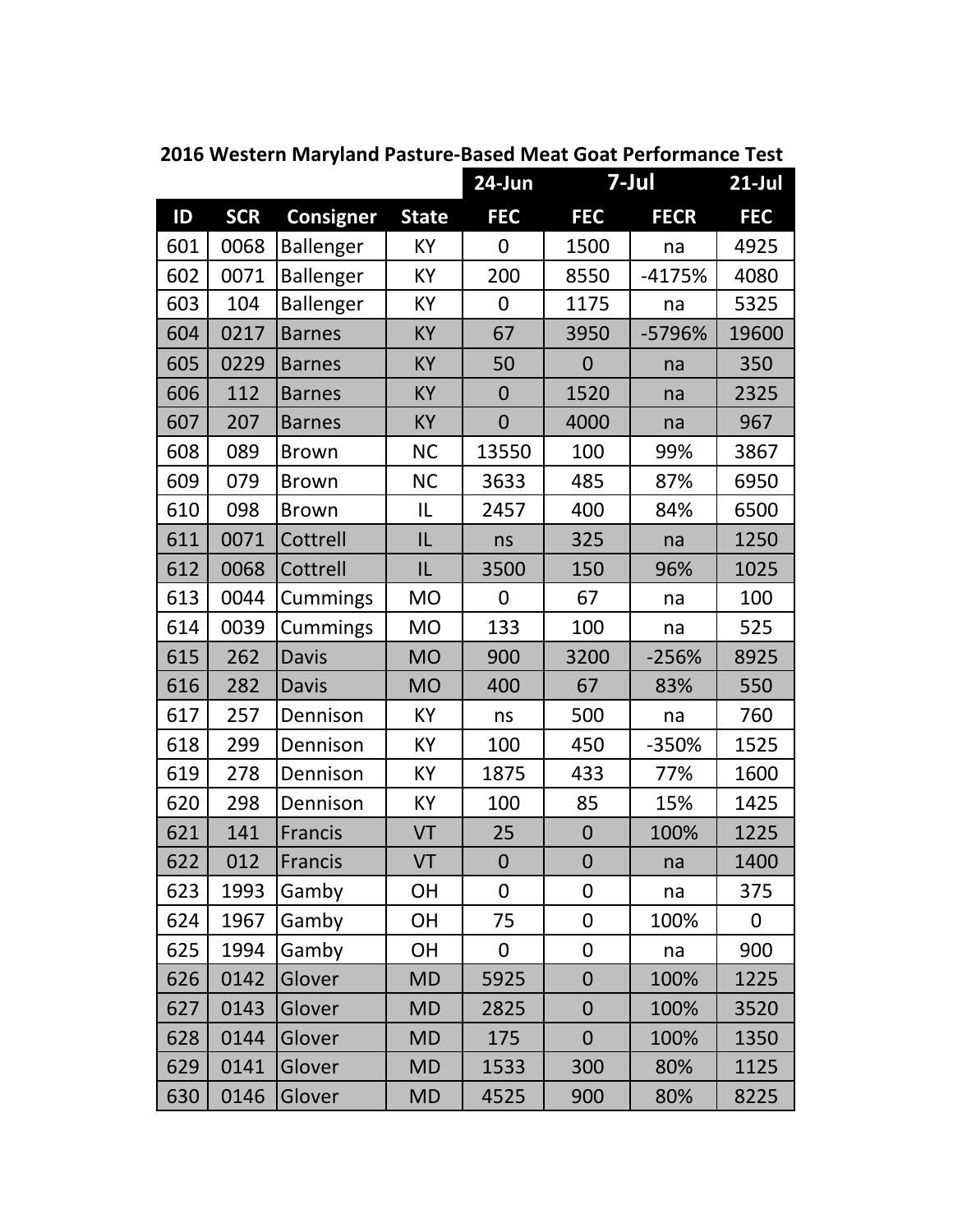|     |            |                    |              | 24-Jun           | 7-Jul            |             | $21$ -Jul  |
|-----|------------|--------------------|--------------|------------------|------------------|-------------|------------|
| ID  | <b>SCR</b> | <b>Consigner</b>   | <b>State</b> | <b>FEC</b>       | <b>FEC</b>       | <b>FECR</b> | <b>FEC</b> |
| 631 | 0931       | Guffey             | <b>MO</b>    | 825              | 450              | 45%         | ns         |
| 632 | 0917       | Guffey             | <b>MO</b>    | 175              | 640              | $-266%$     | 675        |
| 633 | 0936       | Guffey             | <b>MO</b>    | 50               | 400              | $-700%$     | 150        |
| 634 | 050        | Jarrett            | <b>TN</b>    | 175              | $\overline{0}$   | 100%        | 200        |
| 635 | 0008       | Wilson             | AL           | 1600             | 33               | 98%         | 100        |
| 636 | 620        | Larr               | IN           | 120              | 2325             | $-1838%$    | 3700       |
| 637 | 630        | Larr               | IN           | 250              | 100              | 60%         | 1300       |
| 638 | 618        | Larr               | IN           | $\overline{0}$   | 433              | na          | 520        |
| 639 | 726        | Loos               | IL           | 250              | ns               | na          | 1625       |
| 640 | 721        | Loos               | IL           | 600              | 1760             | $-193%$     | 5943       |
| 641 | 720        | Loos               | IL           | 67               | 257              | $-284%$     | 425        |
| 642 | 016        | Loyd               | <b>NC</b>    | 143              | ns               | na          | 150        |
| 643 | 023        | Loyd               | <b>NC</b>    | $\mathbf 0$      | ns               | na          | 2975       |
| 644 | R083       | Maynard            | <b>TN</b>    | 600              | 100              | 83%         | ns         |
|     |            | Dishman            |              |                  |                  |             |            |
| 645 | R049       | Maynard<br>Dishman | <b>TN</b>    | 4300             | 267              | 94%         | 625        |
| 646 | 113        | <b>Mulhall</b>     | KY           | ns               | 350              | na          | 6000       |
| 647 | 117        | <b>Mulhall</b>     | KY           | ns               | 1857             | na          | 2075       |
| 648 | 3747       | Murphy             | <b>NJ</b>    | 0                | $\boldsymbol{0}$ | na          | 100        |
| 649 | 4047       | Murphy             | <b>NJ</b>    | 0                | $\boldsymbol{0}$ | na          | 75         |
| 650 | F200       | Murphy             | <b>NJ</b>    | $\mathbf 0$      | $\boldsymbol{0}$ | na          | 525        |
| 651 | F167       | Murphy             | <b>NJ</b>    | 0                | 25               | na          | 0          |
| 652 | 1623       | Nelson             | <b>MD</b>    | $\overline{0}$   | $\mathbf{0}$     | na          | 114        |
| 653 | 1604       | <b>Nelson</b>      | <b>MD</b>    | 40               | $\mathbf 0$      | 100%        | 150        |
| 654 | 1610       | <b>Nelson</b>      | <b>MD</b>    | 50               | $\overline{0}$   | 100%        | 700        |
| 655 | 0441       | Patrick            | <b>KY</b>    | 3475             | 3450             | 1%          | 2675       |
| 656 | 0470       | Patrick            | KY           | 750              | 1700             | $-127%$     | ns         |
| 657 | 0450       | Patrick            | <b>KY</b>    | 100              | 4200             | $-4100%$    | 12925      |
| 658 | 1001       | Payne              | OK           | $\boldsymbol{0}$ | 200              | na          | 2350       |

**2016 Western Maryland Pasture‐Based Meat Goat Performance Test**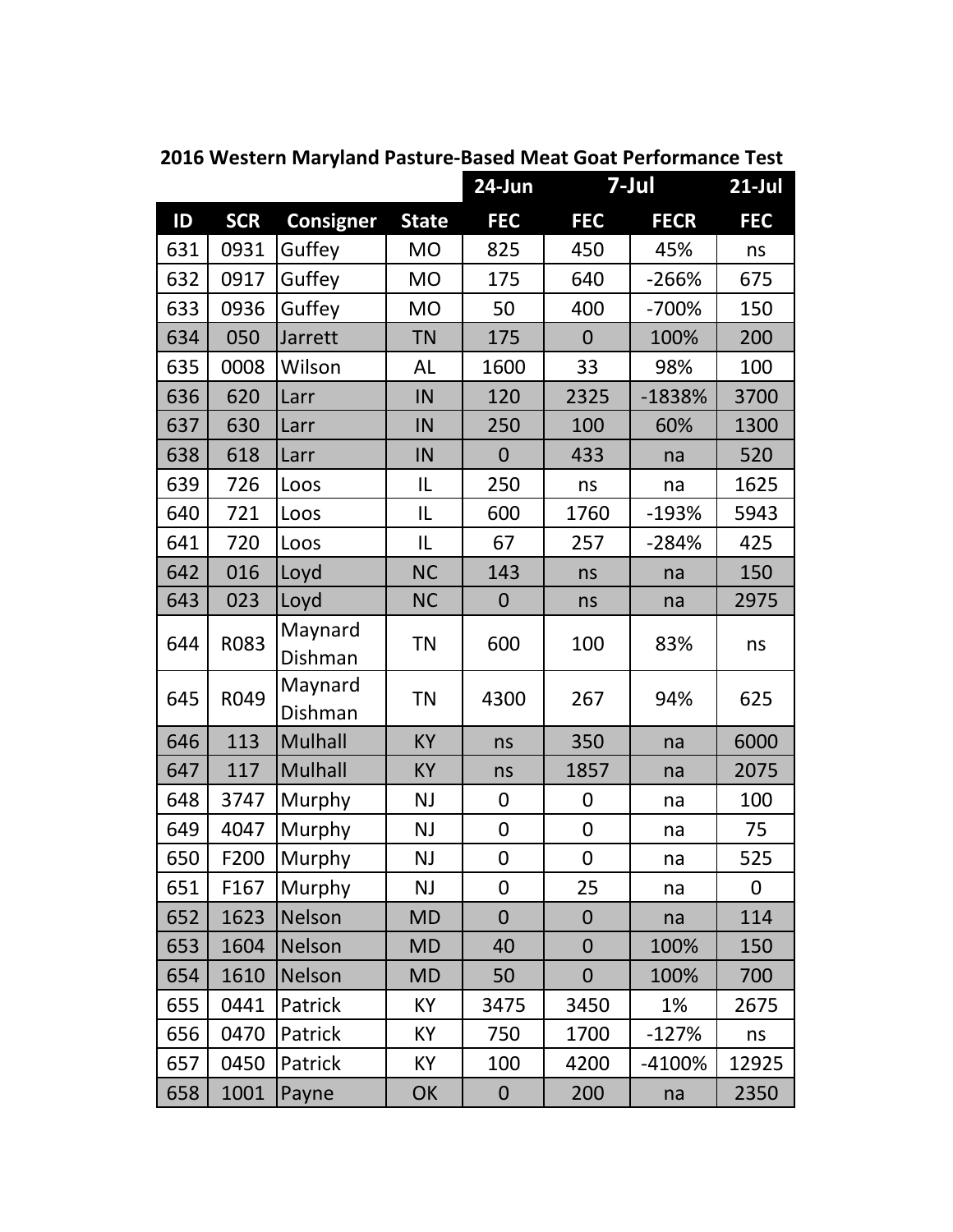|     |            |                  |              | 24-Jun         | 7-Jul            |             | $21$ -Jul  |
|-----|------------|------------------|--------------|----------------|------------------|-------------|------------|
| ID  | <b>SCR</b> | <b>Consigner</b> | <b>State</b> | <b>FEC</b>     | <b>FEC</b>       | <b>FECR</b> | <b>FEC</b> |
| 659 | 1070       | Payne            | OK           | 120            | $\overline{0}$   | 100%        | 425        |
| 660 | 1244       | Payne            | OK           | $\overline{0}$ | $\mathbf 0$      | na          | 6975       |
| 661 | 1611       | Peters           | <b>NC</b>    | ns             | 0                | na          | 300        |
| 662 | 1639       | Peters           | <b>NC</b>    | $\mathbf 0$    | 2120             | na          | 575        |
| 663 | 1609       | Peters           | <b>NC</b>    | $\overline{0}$ | ns               | na          | 800        |
| 664 | 1603       | Peters           | <b>NC</b>    | $\mathbf 0$    | 133              | na          | 125        |
| 665 | 1649       | Pinneo           | <b>KS</b>    | 300            | 2267             | -656%       | 3200       |
| 666 | 1865       | Pinneo           | <b>KS</b>    | 67             | $\boldsymbol{0}$ | 100%        | 33         |
| 667 | 1723       | Pinneo           | <b>KS</b>    | 133            | 360              | $-171%$     | 475        |
| 668 | 0027       | Pritchett        | AL           | 325            | 567              | $-74%$      | 1600       |
| 669 | 0026       | Pritchett        | AL           | 350            | 100              | 71%         | 3750       |
| 670 | 0007       | Purich           | VT           | $\overline{0}$ | $\overline{0}$   | na          | 175        |
| 671 | 0008       | Purch            | VT           | $\overline{0}$ | 29               | na          | 250        |
| 672 | 1251       | Renick           | <b>WV</b>    | $\mathbf 0$    | 1275             | na          | 2867       |
| 673 | 1040       | Renick           | <b>WV</b>    | $\overline{0}$ | $\mathbf 0$      | na          | 2575       |
| 675 | 112        | Sharp            | <b>KY</b>    | 67             | 2000             | -2885%      | 3567       |
| 676 | 113        | Sharp            | <b>KY</b>    | $\overline{0}$ | 2775             | na          | 250        |
| 677 | 112        | <b>Slavens</b>   | <b>KS</b>    | 100            | 80               | 20%         | 175        |
| 678 | 117        | <b>Slavens</b>   | <b>KS</b>    | $\overline{0}$ | $\boldsymbol{0}$ | na          | 100        |
| 679 | 118        | <b>Slavens</b>   | <b>KS</b>    | 0              | 2775             | na          | 2300       |
| 681 | 835        | Smith            | <b>VA</b>    | 275            | 675              | $-145%$     | 1325       |
| 682 | 830        | Smith            | VA           | 50             | 2350             | -4600%      | 2525       |
| 683 | 838        | Smith            | <b>VA</b>    | $\overline{0}$ | 1425             | na          | 1125       |
| 684 | 1629       | Torrens          | <b>NC</b>    | 50             | $\mathbf 0$      | na          | 1700       |
| 685 | 1618       | Torrens          | <b>NC</b>    | 25             | 57               | na          | 350        |
| 686 | 081        | Weber            | IL           | 4857           | 1533             | 68%         | 1725       |
| 687 | 070        | Weber            | IL           | $\overline{0}$ | 25               | na          | 775        |
| 688 | 103        | Weber            | IL           | ns             | 2875             | na          | 5325       |
| 689 | 0072       | Whelan           | <b>KY</b>    | 40             | 25               | na          | 950        |
| 690 | 0056       | Whelan           | KY           | 675            | 625              | 7%          | 750        |

**2016 Western Maryland Pasture‐Based Meat Goat Performance Test**